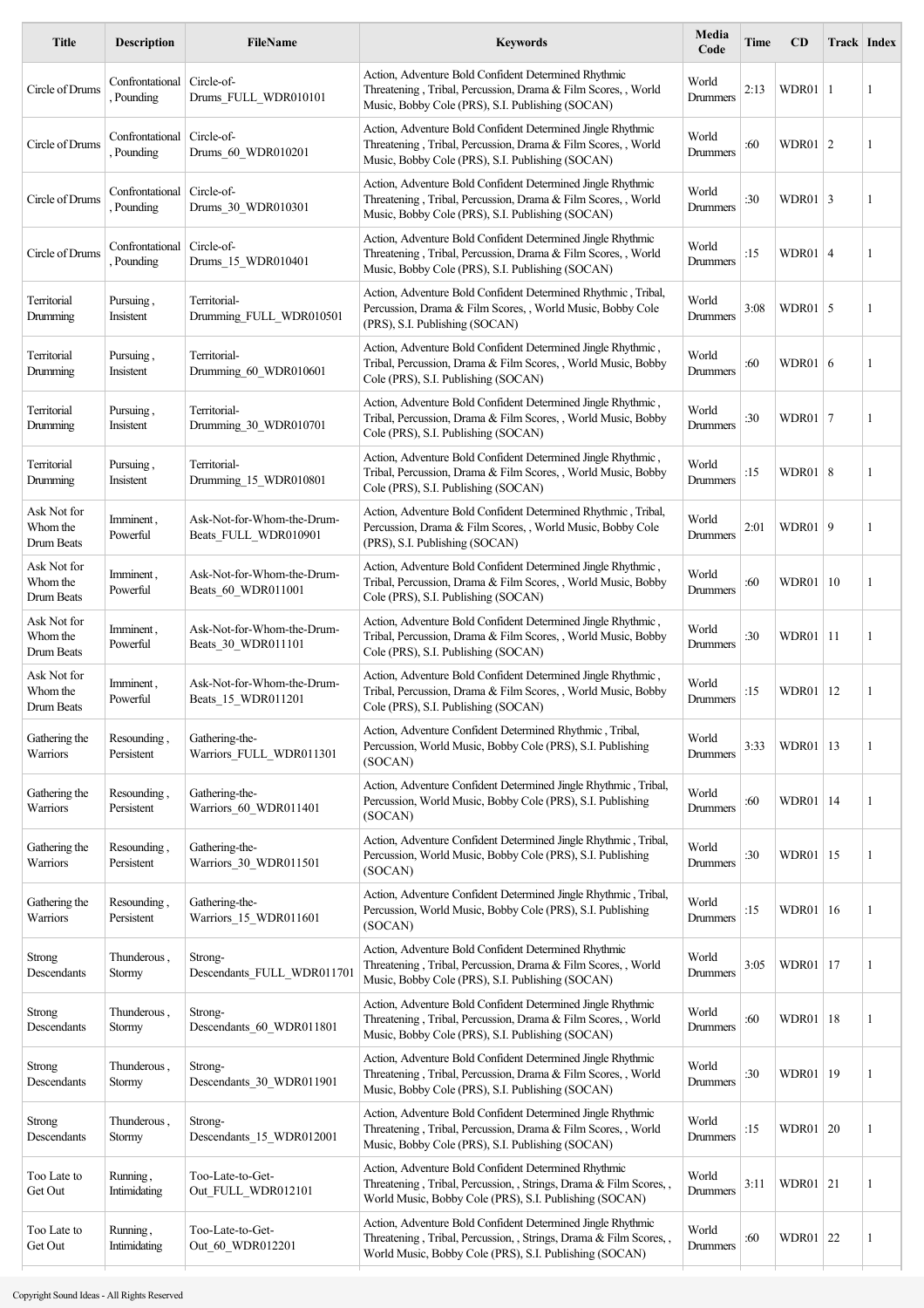| Action, Adventure Bold Confident Determined Jingle Rhythmic<br>World                                                                                |                                                                                                                                                                                                             |                                                                                                                                                                                                                                                                                              |    |                                                                                                                                                                                                                                                              |
|-----------------------------------------------------------------------------------------------------------------------------------------------------|-------------------------------------------------------------------------------------------------------------------------------------------------------------------------------------------------------------|----------------------------------------------------------------------------------------------------------------------------------------------------------------------------------------------------------------------------------------------------------------------------------------------|----|--------------------------------------------------------------------------------------------------------------------------------------------------------------------------------------------------------------------------------------------------------------|
| Threatening, Tribal, Percussion, , Strings, Drama & Film Scores, ,<br>World Music, Bobby Cole (PRS), S.I. Publishing (SOCAN)                        | :15                                                                                                                                                                                                         |                                                                                                                                                                                                                                                                                              |    | 1                                                                                                                                                                                                                                                            |
| Confident, Determined Rhythmic, Tribal, Percussion, Dance &<br>Club, , World Music, Bobby Cole (PRS), S.I. Publishing                               | 3:26                                                                                                                                                                                                        |                                                                                                                                                                                                                                                                                              |    | 1                                                                                                                                                                                                                                                            |
| Confident, Determined Jingle Rhythmic, Tribal, Percussion, Dance<br>& Club, , World Music, Bobby Cole (PRS), S.I. Publishing                        | :60                                                                                                                                                                                                         |                                                                                                                                                                                                                                                                                              |    | 1                                                                                                                                                                                                                                                            |
| Confident, Determined Jingle Rhythmic, Tribal, Percussion, Dance<br>& Club, , World Music, Bobby Cole (PRS), S.I. Publishing                        | :30                                                                                                                                                                                                         |                                                                                                                                                                                                                                                                                              |    | 1                                                                                                                                                                                                                                                            |
| Confident, Determined Jingle Rhythmic, Tribal, Percussion, Dance<br>& Club, , World Music, Bobby Cole (PRS), S.I. Publishing                        | :15                                                                                                                                                                                                         |                                                                                                                                                                                                                                                                                              |    | 1                                                                                                                                                                                                                                                            |
| Confident, Determined Rhythmic, Tribal, Percussion, Dance &<br>Club, , World Music, Bobby Cole (PRS), S.I. Publishing                               | 2:20                                                                                                                                                                                                        |                                                                                                                                                                                                                                                                                              |    | 1                                                                                                                                                                                                                                                            |
| Confident, Determined Jingle Rhythmic, Tribal, Percussion, Dance<br>& Club, , World Music, Bobby Cole (PRS), S.I. Publishing                        | :60                                                                                                                                                                                                         |                                                                                                                                                                                                                                                                                              |    | 1                                                                                                                                                                                                                                                            |
| Confident, Determined Jingle Rhythmic, Tribal, Percussion, Dance<br>& Club, , World Music, Bobby Cole (PRS), S.I. Publishing                        | :30                                                                                                                                                                                                         |                                                                                                                                                                                                                                                                                              |    | 1                                                                                                                                                                                                                                                            |
| Confident, Determined Jingle Rhythmic, Tribal, Percussion, Dance<br>& Club, , World Music, Bobby Cole (PRS), S.I. Publishing                        | :15                                                                                                                                                                                                         |                                                                                                                                                                                                                                                                                              |    | 1                                                                                                                                                                                                                                                            |
| Confident, Determined Rhythmic, Tribal, Percussion, World Music,<br>Bobby Cole (PRS), S.I. Publishing (SOCAN)                                       | 4:15                                                                                                                                                                                                        | WDR01                                                                                                                                                                                                                                                                                        |    | 1                                                                                                                                                                                                                                                            |
| Confident, Determined Jingle Rhythmic, Tribal, Percussion, World<br>Music, Bobby Cole (PRS), S.I. Publishing (SOCAN)                                | :60                                                                                                                                                                                                         | WDR01                                                                                                                                                                                                                                                                                        |    | 1                                                                                                                                                                                                                                                            |
| Confident, Determined Jingle Rhythmic, Tribal, Percussion, World<br>Music, Bobby Cole (PRS), S.I. Publishing (SOCAN)                                | :30                                                                                                                                                                                                         |                                                                                                                                                                                                                                                                                              |    | 1                                                                                                                                                                                                                                                            |
| Confident, Determined Jingle Rhythmic, Tribal, Percussion, World<br>Music, Bobby Cole (PRS), S.I. Publishing (SOCAN)                                | :15                                                                                                                                                                                                         | WDR01                                                                                                                                                                                                                                                                                        |    | 1                                                                                                                                                                                                                                                            |
| Confident, Determined Rhythmic, Tribal, Percussion, World Music,<br>Bobby Cole (PRS), S.I. Publishing (SOCAN)                                       | 3:21                                                                                                                                                                                                        |                                                                                                                                                                                                                                                                                              |    | 1                                                                                                                                                                                                                                                            |
| Confident, Determined Jingle Rhythmic, Tribal, Percussion, World<br>Music, Bobby Cole (PRS), S.I. Publishing (SOCAN)                                | :60                                                                                                                                                                                                         |                                                                                                                                                                                                                                                                                              |    | 1                                                                                                                                                                                                                                                            |
| Confident, Determined Jingle Rhythmic, Tribal, Percussion, World<br>Music, Bobby Cole (PRS), S.I. Publishing (SOCAN)                                | :30                                                                                                                                                                                                         | WDR01                                                                                                                                                                                                                                                                                        | 39 | 1                                                                                                                                                                                                                                                            |
| Confident, Determined Jingle Rhythmic, Tribal, Percussion, World<br>Music, Bobby Cole (PRS), S.I. Publishing (SOCAN)                                | :15                                                                                                                                                                                                         | WDR01                                                                                                                                                                                                                                                                                        | 40 | 1                                                                                                                                                                                                                                                            |
| Confident, Determined Rhythmic, Tribal, Percussion, World Music,<br>Bobby Cole (PRS), S.I. Publishing (SOCAN)                                       | 2:07                                                                                                                                                                                                        |                                                                                                                                                                                                                                                                                              |    | 1                                                                                                                                                                                                                                                            |
| Confident, Determined Jingle Rhythmic, Tribal, Percussion, World<br>Music, Bobby Cole (PRS), S.I. Publishing (SOCAN)                                | :60                                                                                                                                                                                                         | WDR01                                                                                                                                                                                                                                                                                        | 42 | 1                                                                                                                                                                                                                                                            |
| Confident, Determined Jingle Rhythmic, Tribal, Percussion, World<br>Music, Bobby Cole (PRS), S.I. Publishing (SOCAN)                                | :30                                                                                                                                                                                                         |                                                                                                                                                                                                                                                                                              |    | 1                                                                                                                                                                                                                                                            |
| Confident, Determined Jingle Rhythmic, Tribal, Percussion, World<br>Music, Bobby Cole (PRS), S.I. Publishing (SOCAN)                                | :15                                                                                                                                                                                                         | WDR01                                                                                                                                                                                                                                                                                        | 44 | 1                                                                                                                                                                                                                                                            |
| Anticipating, Expectant Indian & Middle Eastern, Rhythmic,<br>Percussion, Strings, Vocal, World Music, Bobby Cole (PRS), S.I.<br>Publishing (SOCAN) | 3:34                                                                                                                                                                                                        | WDR01                                                                                                                                                                                                                                                                                        | 45 | 1                                                                                                                                                                                                                                                            |
| Anticipating, Expectant Indian & Middle Eastern Jingle, Rhythmic,<br>Percussion, World Music, Bobby Cole (PRS), S.I. Publishing                     | :60                                                                                                                                                                                                         | WDR01                                                                                                                                                                                                                                                                                        | 46 | 1                                                                                                                                                                                                                                                            |
| Anticipating, Expectant Indian & Middle Eastern Jingle, Rhythmic,<br>Percussion, World Music, Bobby Cole (PRS), S.I. Publishing                     | :30                                                                                                                                                                                                         |                                                                                                                                                                                                                                                                                              |    | 1                                                                                                                                                                                                                                                            |
|                                                                                                                                                     | World<br>World<br>World<br>World<br>World<br>World<br>World<br>World<br>World<br>World<br>World<br>World<br>World<br>World<br>World<br>World<br>World<br>World<br>World<br>World<br>World<br>World<br>World | Drummers<br>Drummers<br>Drummers<br>Drummers<br>Drummers<br>Drummers<br>Drummers<br>Drummers<br>Drummers<br>Drummers<br>Drummers<br>Drummers<br>Drummers<br>Drummers<br>Drummers<br>Drummers<br>Drummers<br>Drummers<br>Drummers<br>Drummers<br>Drummers<br>Drummers<br>Drummers<br>Drummers |    | WDR01   24<br>WDR01 25<br>WDR01   26<br><b>WDR01 27</b><br>WDR01 28<br>WDR01   29<br>WDR01   30<br>WDR01 31<br>WDR01 32<br>$\vert$ 33<br>$\vert 34 \vert$<br>WDR01 35<br>$\vert 36 \rangle$<br>WDR01 37<br>WDR01 38<br>WDR01 $ 41$<br>WDR01 43<br>WDR01   47 |